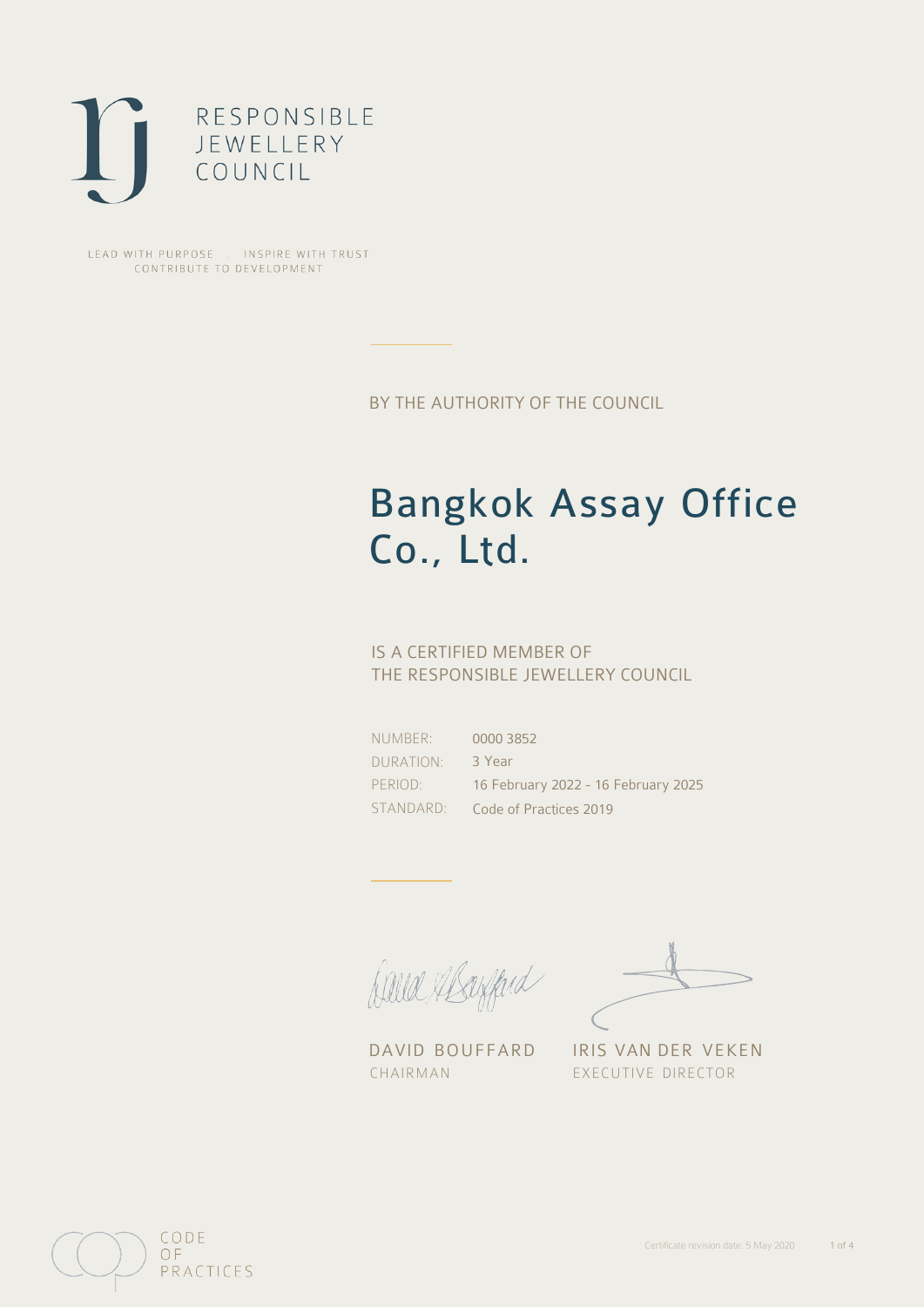

# **CERTIFICATION OVERVIEW**

| Precious Metals Trader, Refiner and/or Hedger                                                                                                                                                                                                                                                                                                                                                                                            |
|------------------------------------------------------------------------------------------------------------------------------------------------------------------------------------------------------------------------------------------------------------------------------------------------------------------------------------------------------------------------------------------------------------------------------------------|
| 18 October 2021                                                                                                                                                                                                                                                                                                                                                                                                                          |
| <b>First Certification</b>                                                                                                                                                                                                                                                                                                                                                                                                               |
| Code of Practices 2019                                                                                                                                                                                                                                                                                                                                                                                                                   |
| <b>SGS United Kingdom Limited</b>                                                                                                                                                                                                                                                                                                                                                                                                        |
| 1. General requirements: 1-4, except 3.2<br>2. Responsible supply chains, human rights and due<br>diligence: 5-14, except 7.1b, 8, 9, 11.3, 13.2-4, 14.3<br>3. Labour rights and working conditions: 15-22, except 19.3<br>4. Health, Safety and Environment: 23-27, except 23.10, 27.4<br>5. Gold, Silver, PGM, diamond and coloured gemstone<br>products: 28-30, except 28.2c-j, 28.3, 19, 30<br>6. Responsible mining: Not applicable |
|                                                                                                                                                                                                                                                                                                                                                                                                                                          |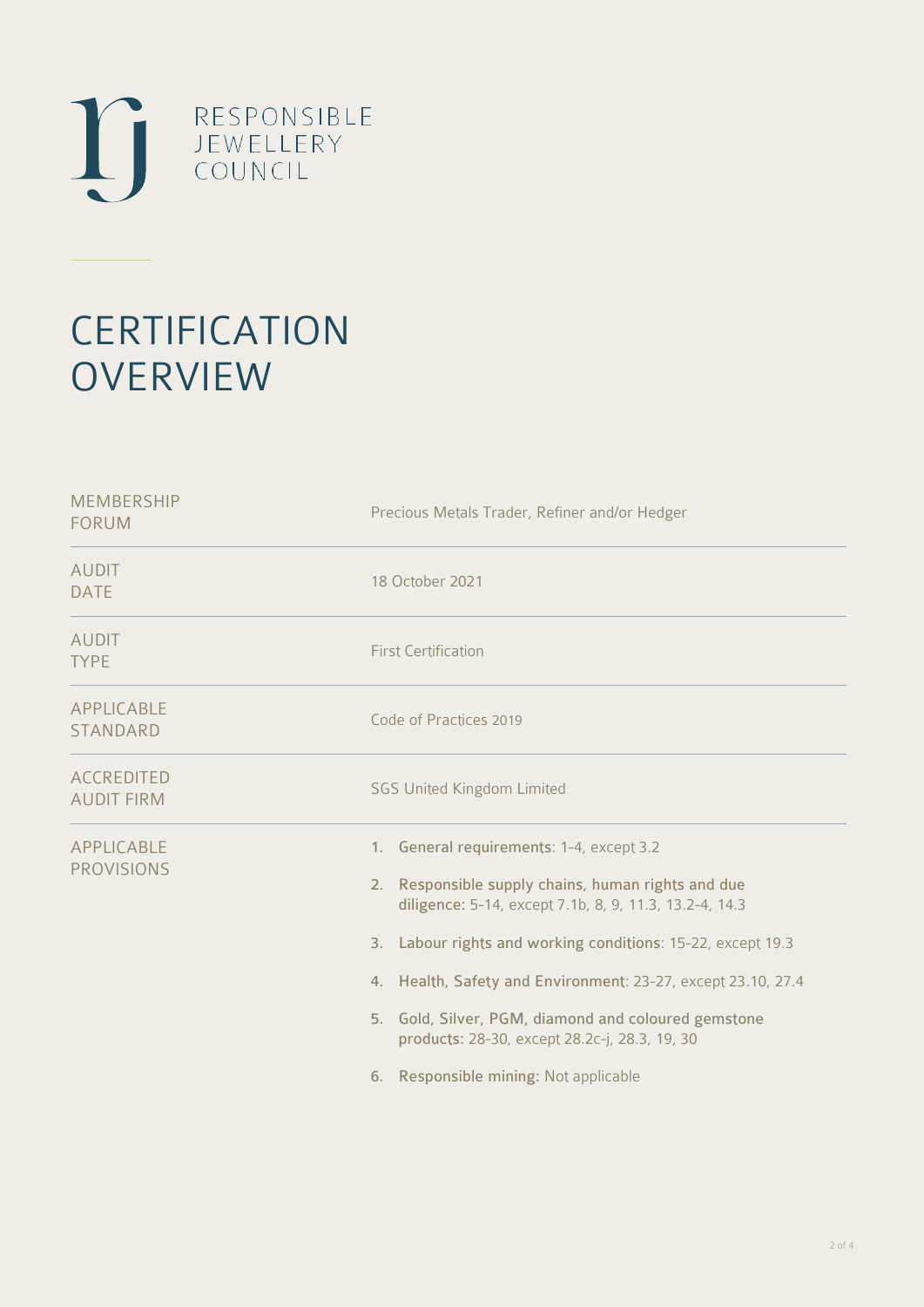| <b>PROVENANCE</b><br><b>CLAIMS</b>         | "Gold bar and silver grains are sourced from LBMA list as confirmed by<br>supplier letter and due diligence information"<br>"Refined Gold, Silver, Platinum, Palladium and Rhodium are 100% from<br>recycled materials sources confirmed by traceability system"    |
|--------------------------------------------|---------------------------------------------------------------------------------------------------------------------------------------------------------------------------------------------------------------------------------------------------------------------|
| <b>AUDITOR STATEMENT OF</b><br>CONFORMANCE | Based on the scope and findings of the certification audit, the member<br>has demonstrated a conformance level consistent with a:                                                                                                                                   |
|                                            | 3 Year Certification                                                                                                                                                                                                                                                |
| <b>NEXT AUDIT TYPE</b>                     | MID-TERM REVIEW (within 12-24 months):                                                                                                                                                                                                                              |
|                                            | A. Mid-term review NOT required due to:                                                                                                                                                                                                                             |
|                                            | No anticipated changes to the certification scope during the<br>certification period                                                                                                                                                                                |
|                                            | 3 or less minor non-conformances with critical provisions or in<br>general identified by the audit (not covered by parallel audits<br>for schemes identified as equivalent to RJC's) for an individual<br>member in the mining sector or a non-mining sector member |
|                                            | <25 full time equivalent personnel                                                                                                                                                                                                                                  |
|                                            | Low risk of non-conformances due to management controls                                                                                                                                                                                                             |
|                                            | Existence of parallel audits for schemes recognised by RJC                                                                                                                                                                                                          |
|                                            | Strong internal controls ensuring effective review and closure<br>of corrective actions for non-conformances                                                                                                                                                        |
|                                            |                                                                                                                                                                                                                                                                     |
|                                            | B. Mid-term review (desktop only) required due to:                                                                                                                                                                                                                  |
|                                            | No impact on conformance levels from any changes to the<br>certification scope                                                                                                                                                                                      |
|                                            | 5 or less minor non-conformances with critical provisions or in<br>general identified by the audit (not covered by parallel audits<br>for schemes identified as equivalent to RJC's) for an individual<br>member in the mining sector or a non-mining sector member |
|                                            | Possibility of remote verification of actions                                                                                                                                                                                                                       |
|                                            | No risk to critical provisions                                                                                                                                                                                                                                      |